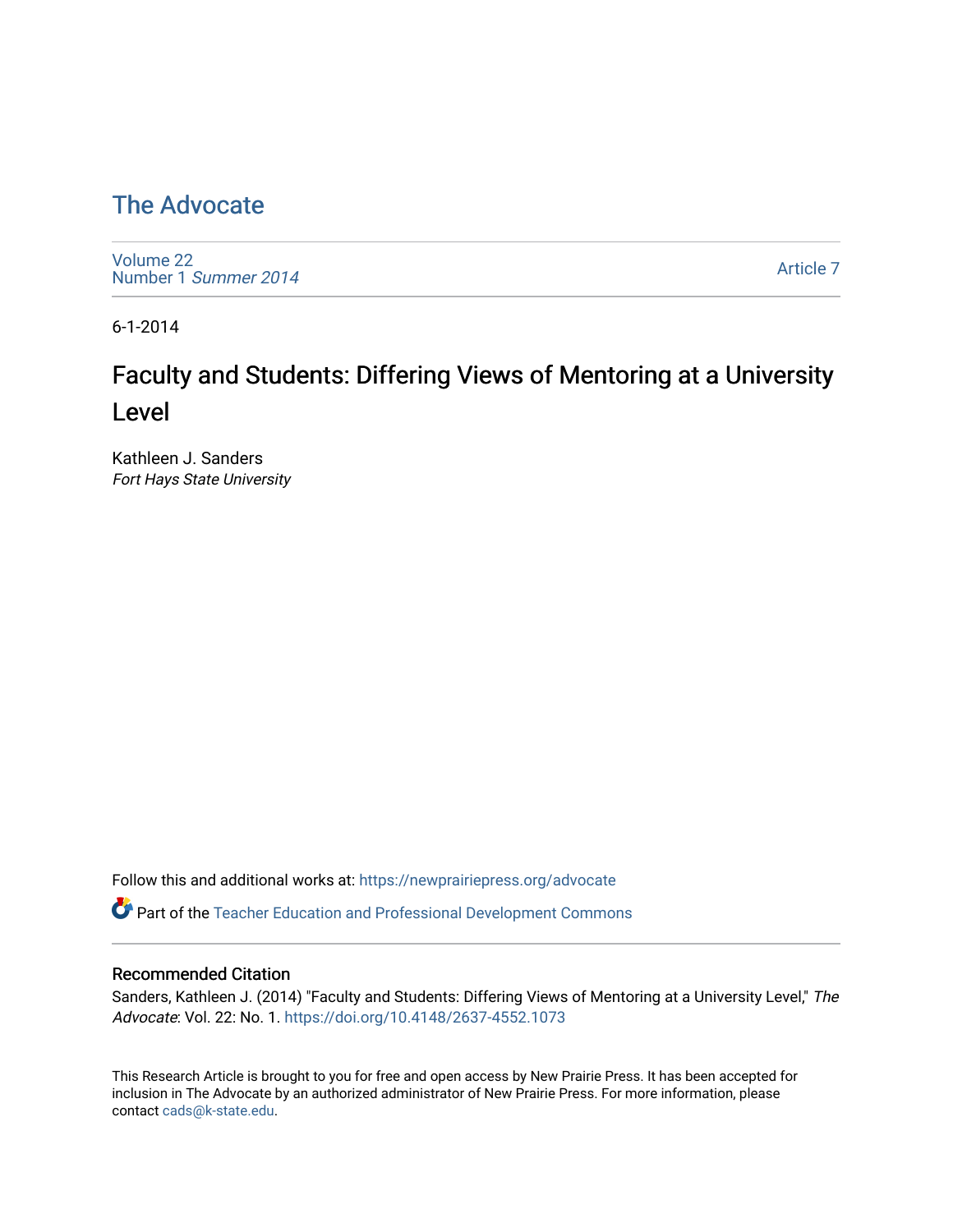#### Faculty and Students: Differing Views of Mentoring at a University Level

#### **Abstract**

Although students and faculty at a university level differ on what constitutes mentoring, communication is key. Students and their faculty instructors/advisors in university online programs were surveyed to discover if and how the perceived mentoring occurred. Students wanted evidence of a personal interest in them by their instructors/advisors. However, students equated mentorship with communication. Students were particularly interested in the amount of time delay between any question they asked and the response they received from their instructor/advisor. Faculty considered mentoring to be above and beyond mere advising or instructing in an online course or program. Faculty also perceived communication as vital; but mentorship communication was vital to the professional development of their students/advisees and not simply answers to course or graduation questions.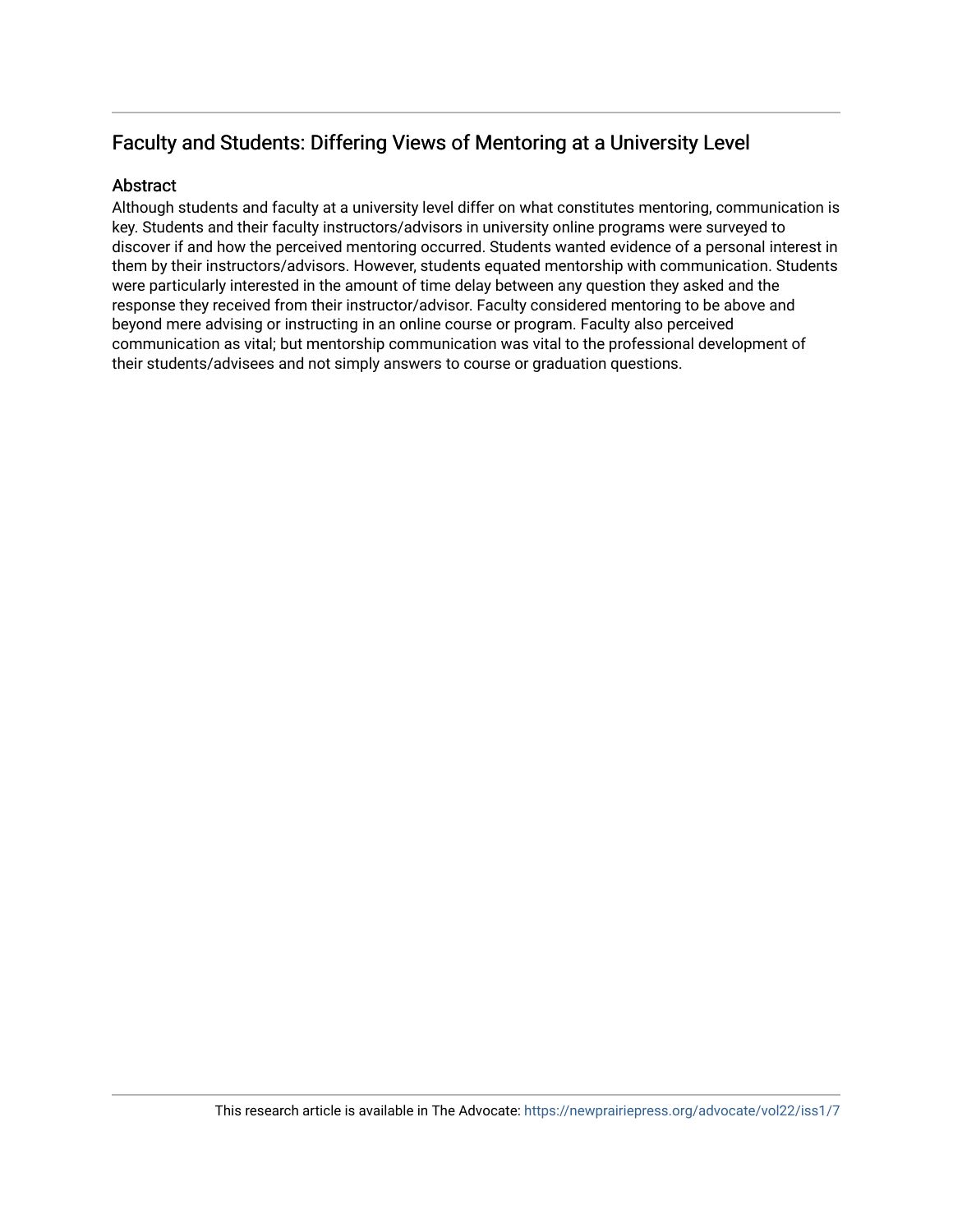## **Faculty and Students: Differing Views of Mentoring at a University Level**

#### **Kathleen J. Sanders Fort Hays State University**

### **Abstract**

Although students and faculty at a university level differ on what constitutes mentoring, communication is key. Students and their faculty instructors/advisors in university online programs were surveyed to discover if and how the perceived mentoring occurred. Students wanted evidence of a personal interest in them by their instructors/advisors. However, students equated mentorship with communication. Students were particularly interested in the amount of time delay between any question they asked and the response they received from their instructor/advisor. Faculty considered mentoring to be above and beyond mere advising or instructing in an online course or program. Faculty also perceived communication as vital; but mentorship communication was vital to the professional development of their students/advisees and not simply answers to course or graduation questions.

### **Introduction**

One of the questions facing college faculty transforming their programs to online delivery is how to maintain the personal mentoring of graduate students implicit in a master's degree program (Roblyer & Ekhami, 2000). Based on the characteristics of graduate students who choose online programs (Howland & Moore, 2002), students and faculty view mentoring differently. Graduate students choose online programs for various reasons ranging from convenience to self-directed individualized learning (Howland and Moore, 2002). To be successful in an online program, a student must contain the ability to be self-motivated and organized (Petrides, 2002). In addition, online students must take responsibility for their own learning and be able to adjust to a new climate of instruction (Garrison et.al,2004; Dabbagh & Kitsantas, 2004). Basically, what do these self-directed, organized students expect from their instructor and their advisor in an online program?

### **Purpose of the Study**

The purpose of this study was to interview graduate students enrolled in a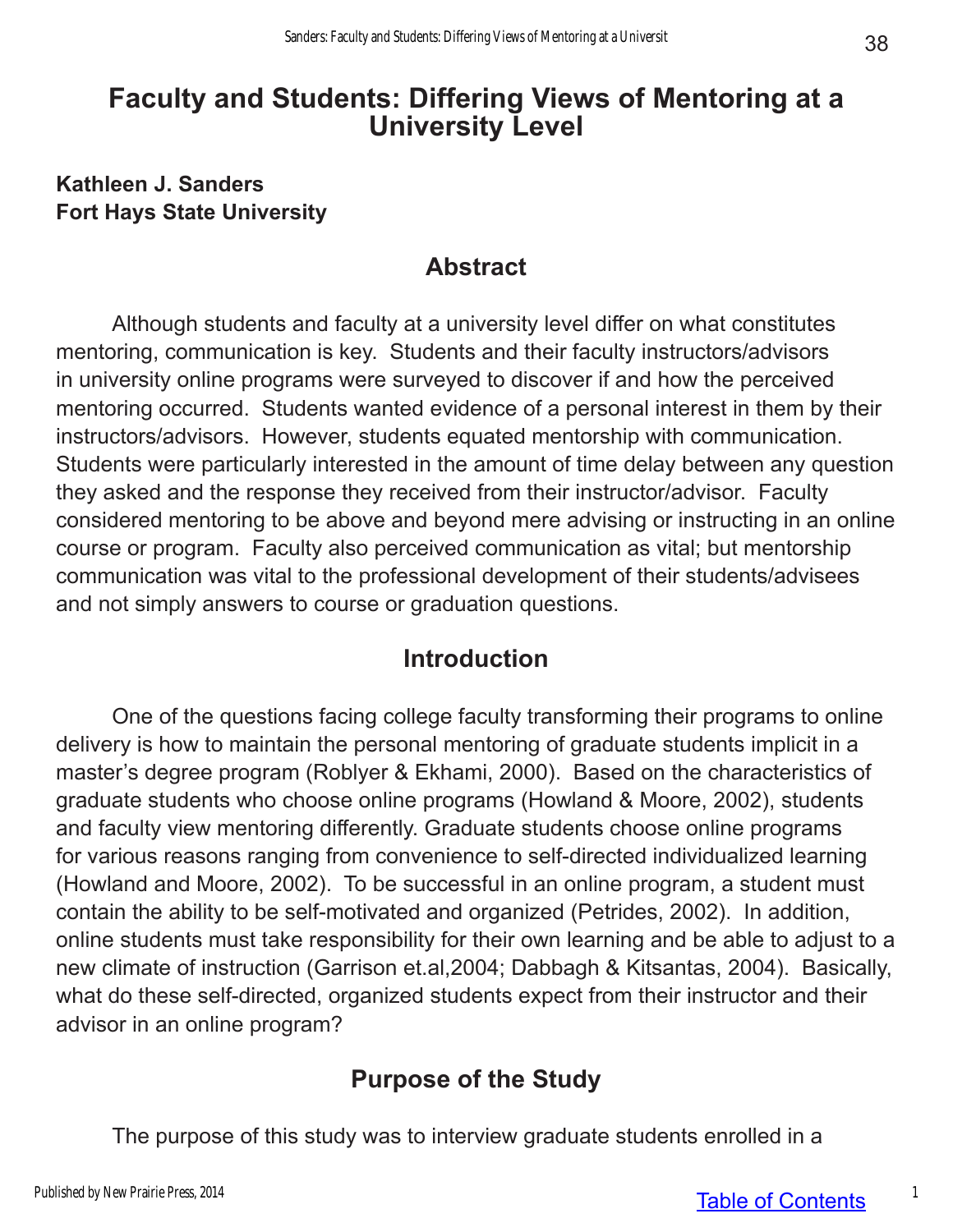variety of different online courses and programs and to interview the university faculty teaching these courses (who also advise) in order to discover what expectations each group had concerning mentoring in graduate programs. To begin, how did each group define mentorship? What examples of mentoring did each group describe? What conclusions can be drawn from the responses to improve the quality of online instruction?

## **Methodology**

Students enrolled in over twenty online courses were asked, in an additional discussion board thread in the Blackboard platform, several open-ended questions. Based on the answers to these questions, a follow-up open-ended question was asked. Faculty teaching these courses was then asked the same open-ended questions. Responses were tabulated and placed in a hierarchal order with most often given responses listed first to least often given responses listed last. Of 208 graduate students surveyed, 132 responded, producing a return rate of 64%. Twenty-seven instructors responded to individual interview survey questions.

## **Questions to graduate students**

Questions:

1. Provide your definition of mentoring.

2. Do you feel you are mentored by your faculty advisor/instructor? Yes No

3. If yes: Do you consider mentoring to be about coursework, teaching in general, or both? Provide examples.

4. How was mentoring provided to you? Circle as many as apply.

Phone, Through Blackboard Face-to-face, Skype, Adobe Connect, Facebook, Texting, Other (please specify)

Follow-up Question:

1. How soon should you expect a reply from your mentor/advisor/instructor?

## **Questions to Faculty**

- 1. Provide your definition of mentoring.
- 2. Do you feel you mentor your advisees/students? Yes No
- 3. If yes, provide examples of mentoring provided by you.
- 4. How was mentoring provided by you? Circle as many as apply. Phone, Through Blackboard, Face-to-face, Skype, Adobe Connect, Facebook, Texting, Other (please specify)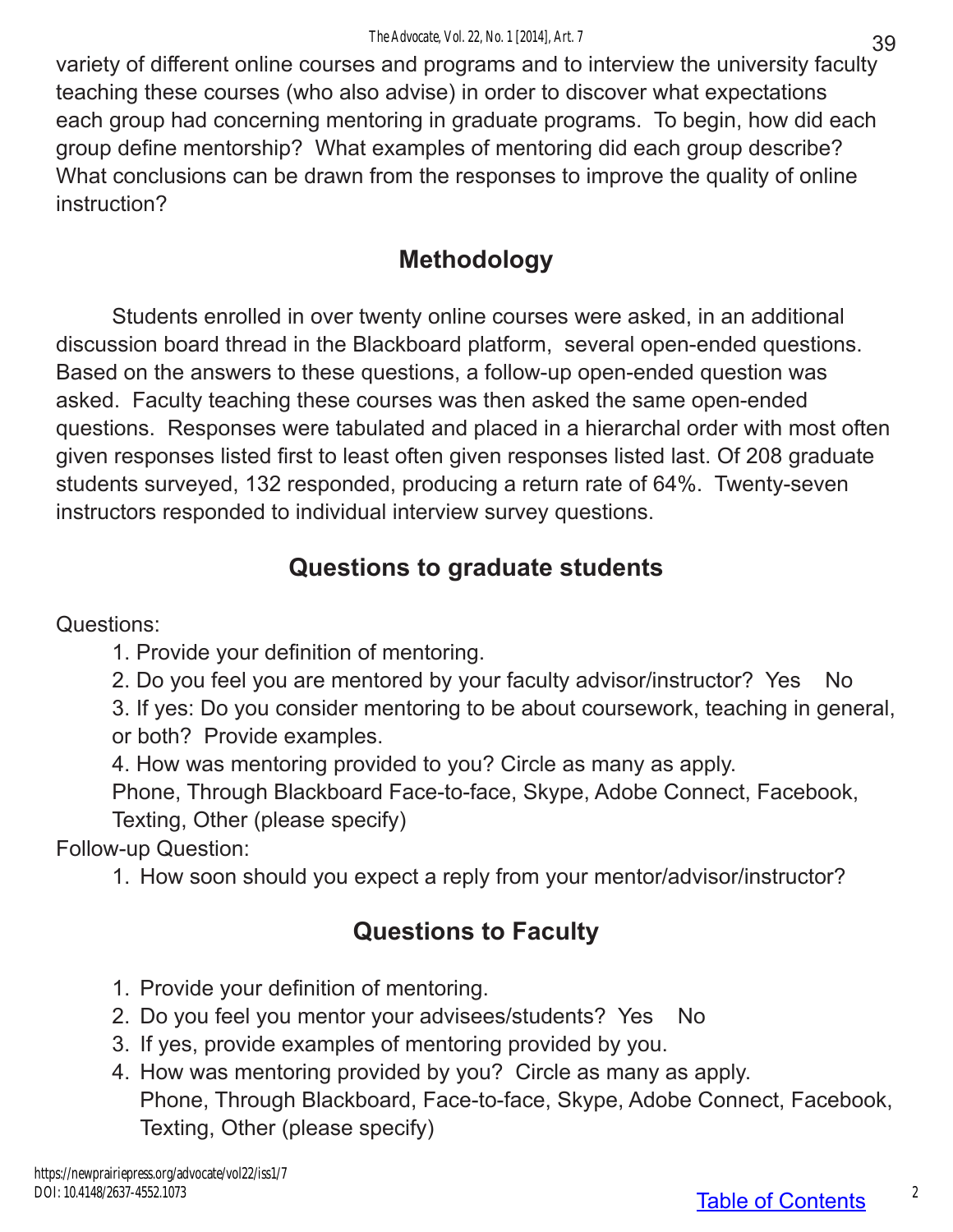## **Responses by students**

Students defined mentoring in terms of communication with their advisor/ instructor. Students equated mentorship with evidence of personal interest from their adviser/instructor. All student respondents felt they had been mentored. In addition, all student respondents felt mentoring was both course-based and general teaching responsiveness by the advisor/instructor. Examples of mentoring, as defined by students, included the following categories in descending order of number of responses in that category.

- 1. Assignment clarification
- 2. Program/graduation/requirements questions
- 3. Comprehensive exam information and advice
- 4. Responsiveness to personal issues in their own classrooms/schools/district assignments or teaching assignments
- 5. References for job or continuation in educational pursuits

# **Responses by faculty**

Faculty definitions of mentoring emphasized differences between simple communication with students regarding coursework, programs, or graduation requirements to the perceived more important student-faculty interactions regarding research interests, current educational practices, and in-depth advice about professional development. Examples, again in hierarchal descending order of responses provided.

- 1. Providing new knowledge
- 2. Providing current research-based information
- 3. Providing new strategies based on current research
- 4. Providing specific feedback on assignments to improve student knowledge, presentation, professionalism, etc.
- 5. Tying current research to common practice
- 6. Developing professional behavior (dispositions) in students
- 7. Advising students on future career paths
- 8. Including student in research opportunities (presentations and papers)
- 9. Mentoring is NOT program advising!

# **Conclusions**

Communication is the key to successful online instruction (Yang & Cornelius, 2004). Students indicated on the follow-up question with the survey in this study, they would like a response within 24 hours of asking. Lack of a timely response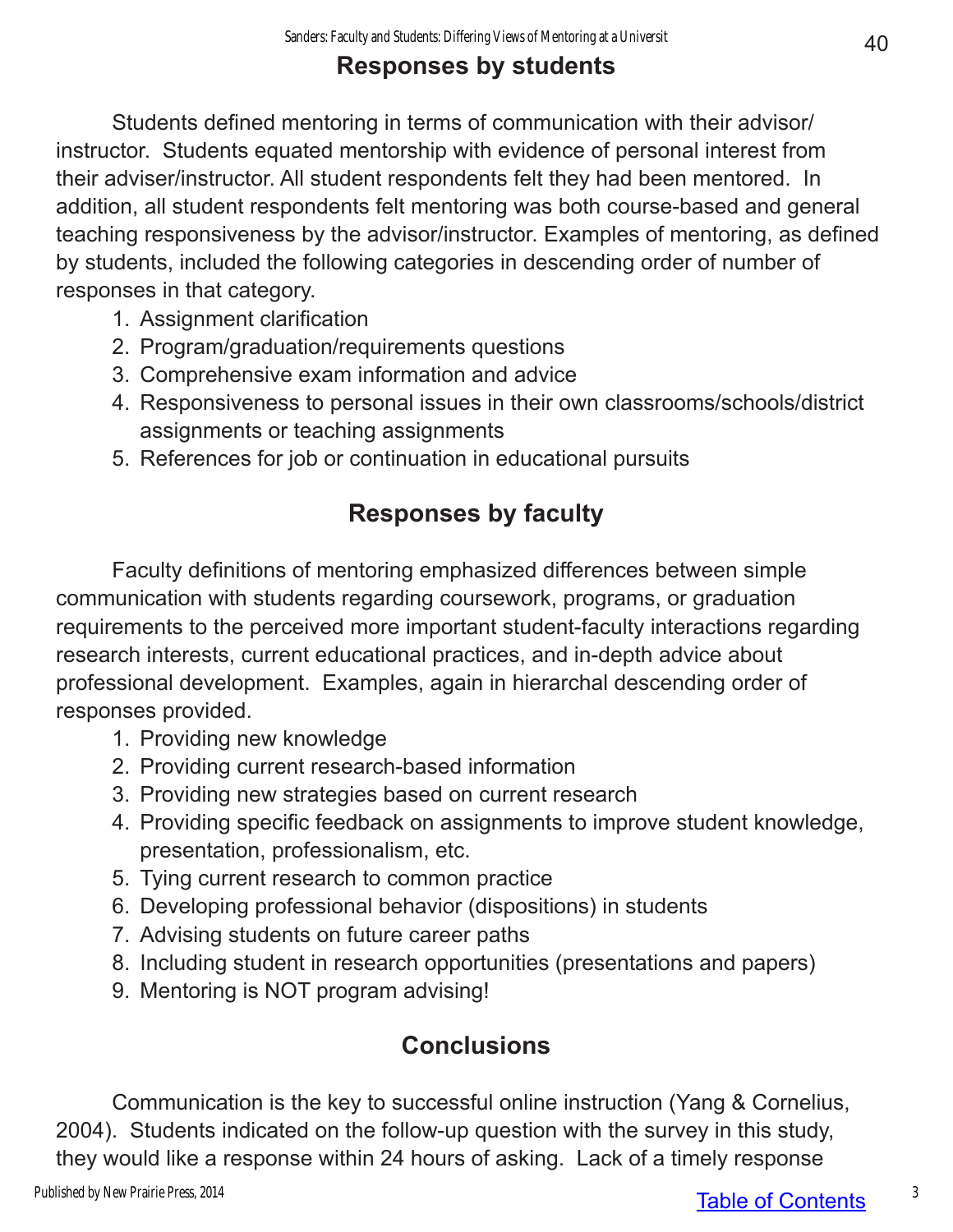from instructors or advisors is a major weakness listed for online programs (Howland & Moore, 2002; Petride, 2002; Hara & Kling, 1999, Vonderwell, 2003). Without a timely response, students feel abandoned or lose confidence to be successful in college (Howland & Moore, 2002). As online instruction becomes more prevalent and technology advances, more innovated ways of communication are available (Clark, 2002, Dwyer, 2003). With these technological advances, instructors and advisors can interact with students more personally. Developing a more personal relationship with an instructor or advisor is one of the strengths of online instruction (Petrides, 2002, Yang & Cornelius, 2005). University faculty teaching and advising online are encouraged to capitalize on the ability to develop a personal relationship with college students and develop a different paradigm of mentorship.